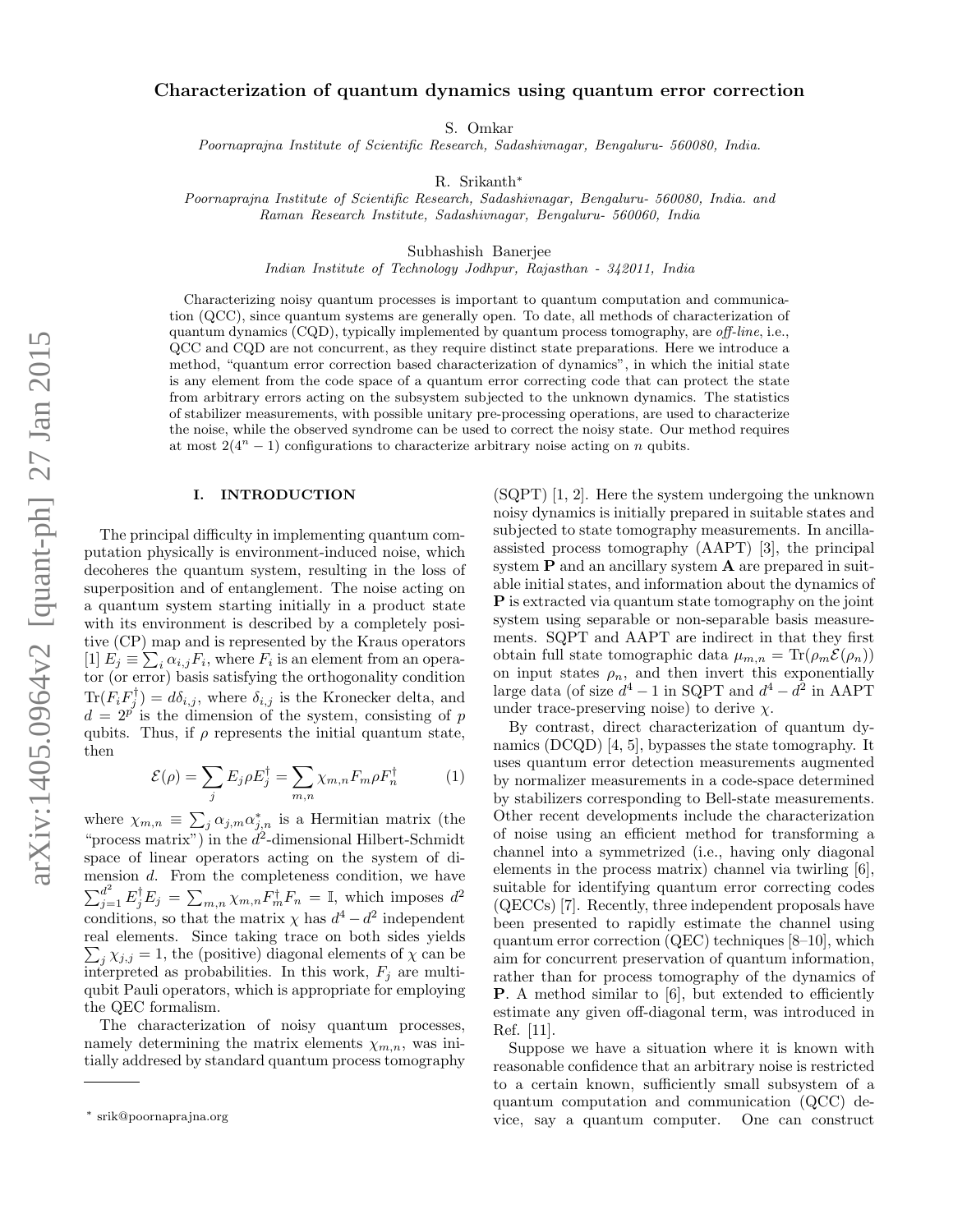QECCs that would protect against the noise. On the other hand, the statistics of the measured syndrome outcomes could be used for characterization of that noise, which could be useful for other quantum information processing tasks. A method that helps combine QCC and characterization of quantum dynamics (CQD) would thus surely help save valuable quantum resources. In this work, we present such a method, a QEC-based characterization of quantum dynamics (QECCD). The reason that the noise must be restricted to a known subsystem of the quantum computer is that the allowed errors must form a group, for a reason that will become clear later. Without the subsystem restriction, our method can still be used to determine the diagonal terms of the process matrix in the Pauli representation.

From the perspective of CQD, our method allows initial states that are not fixed but, instead, can be any thing in the code space of a QECC. This means that the noise characterization is indifferent to certain kinds of errors in state preparation, namely those that keep the state within the stabilized code space. Our method is presently restricted to CP–but not necessarily tracepreserving–maps, though the QEC formalism is known [12] to be applicable even to non-CP maps.

The remainder of this work is as follows. Section II presents the basic motivation for using QECC for CQD. The basic intuition here is an isomorphism that can be established between the allowed noise and the erroneous version of the logical state. In Section II A, we introduce a different type of stabilizer codes that are suitable for CQD. These are QECCs that correct all possible errors that occur on known coordinates and form a group. Here we give an example of a five-qubit QECC that corrects all errors on the first two qubits, and furthermore is perfect (i.e., it saturates the quantum Hamming bound). In Sec. II B, we show how the statistics of syndrome outcome data on this kind of QECCs can be used to read off the diagonal terms of the process matrix. Accessing off-diagonal terms is a bit more involved. In principle, a suitable unitary can be used to rotate off-diagonal terms in such a way that a syndrome measurement can access them. We show how this is done in Sec. II C. However, this method can only access the real or imaginary part of off-diagonal terms. In Sec. II D, we show how a "toggling" can be customized to the above unitary, such that the real and imaginary parts of the accessed off-diagonal terms can be 'toggled', i.e., exchanged, so that after toggling, the method of Sec. II C can be used. In Sec. III, we consider experimental aspects. We point out that various QECCD experiments are well within the reach of an experimental facility (NMR, quantum optics, etc.) where entanglement generation and manipulation are done. An example of QECCD of a single-qubit noise, that would be suitable for experimental implementation, is worked out in detail. To this end, we introduce a new three-qubit perfect stabilizer code, which is applied to an amplitude damping channel on the first qubit. Finally, we conclude in Sec. IV.



FIG. 1. (Color online) Scheme for QECCD: The principal system **P** (subjected to the uncharacterized noise  $\mathcal{E}$ ) plus CQD ancilla A (assumed to be noiseless) are prepared in a QECCencoded state. After **P** is subjected to channel  $\mathcal{E}$  (assumed correctable by the QECC used), the stabilizers are measured on the joint system, possibly following unitary operation U or  $US^+$ .

### II. NOISE CHARACTERIZATION AND QECCS

Like DCQD, our method is direct and requires initial entangled states. However, unlike DCQD and other quantum process topography (QPT) methods, QECCD requires no special initial state preparation: any state in the  $2^k$ -dimensional code space of an  $[[n, k]]$  n-qubit stabilizer code for QEC is appropriate, provided the code corrects arbitrary errors on  $m$   $(< n)$  known coordinates of P. The syndrome obtained from the stabilizer measurement can be used to correct the noisy state, while the experimental probabilities of syndromes will contain information about the noise channel.

We recollect that the code is a subspace  $\mathcal{C}$ , whose projector  $\Pi_{\mathcal{C}}$  satisfies the error correcting condition  $\Pi_{\mathcal{C}} F_a^{\dagger} F_b \Pi_{\mathcal{C}} = C_{ab} \Pi_{\mathcal{C}}$ , where  $C_{ab}$  is a Hermitian matrix [13]. In the case of non-degenerate QECCs (where  $C_{ab}$  is non-singular), this defines a bijective mapping between the allowed noise channel and states in the error ball about any QECC-encoded state  $|\Psi_L\rangle$ , akin to a Choi-Jamiolkowski isomorphism [14]. This follows from the one-to-one correspondences:

$$
\mathcal{E} \longleftrightarrow {\chi_{m,n}} \longleftrightarrow \sum_{m,n} {\chi_{m,n}} |\Psi_L^m\rangle \langle \Psi_L^n|, \qquad (2)
$$

where the first correspondence follows by definition, and the second from the fact that  $\{|\Psi_L^m\rangle \equiv F_m|\Psi_L\rangle\}$  forms a basis in the error ball about  $|\Psi_L\rangle$ . QECCD can be seen as exploiting the QECC isomorphism to determine matrix  $\chi$  in that various measurements on  $\mathcal{E}(|\Psi_L\rangle\langle\Psi_L|)$ , the noisy version of the initial logical state  $|\Psi_L\rangle$ , will suffice to extract all information about  $\mathcal{E}$ , while extracting no information about the encoded state  $|\Psi\rangle$ . This result is non-trivial, since such an isomorphism exists quite generally for arbitrary QECCs, but the experimental accessibility of off-diagonal terms of the process matrix in the Pauli representation is possible in this approach only when the allowed errors form a group. Thus a general QECC cannot necessarily serve QECCD.

The scheme for QECCD is depicted in Fig. 1. Some of the qubits will be allowed to be noisy and others are assumed to be clean. The former qubits constistute the principal system P; the latter the CQD ancilla A.

Suppose the full system  $\mathbf{P} + \mathbf{A}$  is in the state  $|\Psi_L\rangle \equiv$  $\sum_{j=0}^{2^k-1} \beta_j |j_L\rangle$ , where  $\{|j_L\rangle\}$  denotes a logical basis for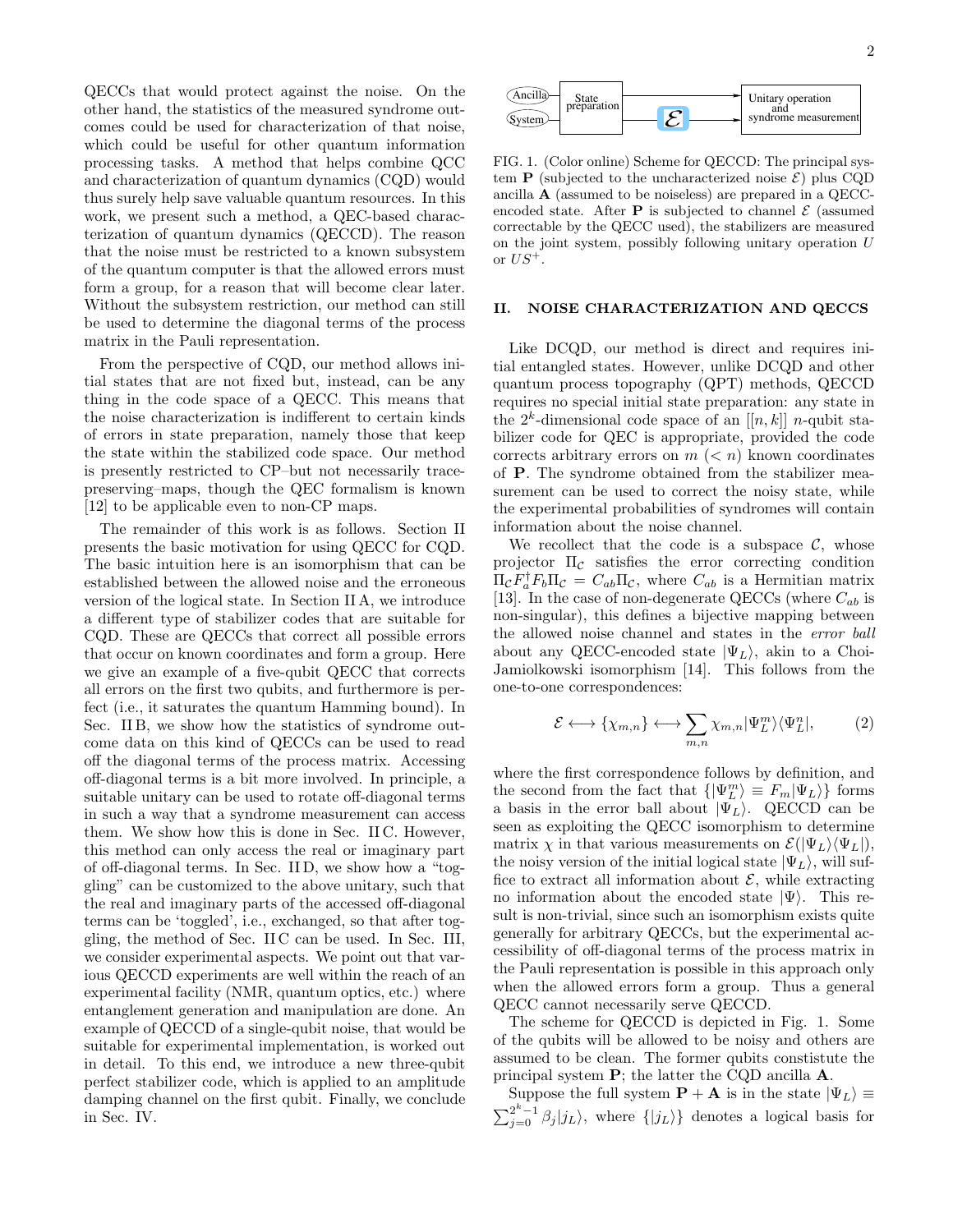the code space of a  $[[p+q,k]]$  QECC (which encodes k qubits into  $n \equiv p + q$  qubits) such that allowed errors in the  $p$  known coordinates of  $P$  can be detected and corrected. An assumption here is that no (appreciable) errors occur on the  $q$  ancillary qubits. The stabilizers  $S_j$  are a set of  $p + q - k$  mutually commuting binary n-qubit observables that stabilize the code space (i.e.,  $S_i |j_L\rangle = |j_L\rangle$ . Correctable errors  $F_i$  are such that for any pair  $F_i, F_j$   $(i \neq j)$ , there is at least one  $S_i$  that anticommutes with the product  $F_i F_j$ . This ensures that the eigenvalue pattern for each correctable error, which is the error syndrome, is distinct. The Hamming bound [13] in this case is given by  $2^k V \leq 2^{p+q}$ , where V is the size of the error ball, here the set of all possible errors in P, so that  $V = \sum_{r=0}^{p} {p \choose r} 3^r \cdot 1^{p-r} = 4^p = d^2$  (since  $d = 2^p$ ). The Hamming bound for QECCD is thus  $q \geq k + p$ .

### A. A class of stabilizer codes suitable for CQD

To see the connection between QEC and CQD, consider the [[5, 1]] code that saturates the Hamming bound for an arbitrary single-qubit error on any qubit:

$$
|0_L\rangle = \frac{1}{2\sqrt{2}}(|00000\rangle + |00110\rangle + |01001\rangle - |01111\rangle - |10011\rangle + |10101\rangle + |11010\rangle + |11100\rangle)
$$
  

$$
|1_L\rangle = XXXXX|0_L\rangle,
$$
 (3)

where the states are represented in the computational basis, and  $X$  is the Pauli- $X$  operator. We note that the above code words satisfy the error correcting conditions when the allowed errors are arbitrary errors on the first two qubits. Thus, let the first two qubits constitute P, subjected to unknown dynamics, while the remaining three are CQD ancillas. There are 16 basis elements for the general noise acting on these two qubits, represented by  $\overline{X}$ **<sup>u</sup>** $Z$ **v**, where **u** =  $(u_1, u_2)$  and **v** =  $(v_1, v_2)$  are vectors defined over  $GF(2)$ .

The stabilizer generators

$$
\mathcal{G} \equiv \{IZZZZ, XXXII, ZXZIX, ZZXXI\} \tag{4}
$$

uniquely determine the four syndromes to be  $(u_2, v_1 \oplus$  $v_2, u_1 \oplus v_2, u_1 \oplus u_2$ . It is worth stressing that code (3) is different from that in Ref. [15] because the stabilizers, and thus the set of correctable errors, are different, even though the code words are the same. The main point for QECCD is that the set E of correctable errors (up to scalar factors  $\pm 1$  and  $\pm i$ ), form a group, the error group. This is reflected in the above Hamming bound for QECCD. Suppose the unknown dynamics is a (correlated) noise given by the Kraus operators  $\{\sqrt{1-p}I, \sqrt{p}X_1X_2\}$ . From Eq. (1) one finds that the probability that no error happens, and thus that to experimentally find the no-error syndrome  $(1, 1, 1, 1)$ , is  $\chi_{I,I} = 1-p$ . Similarly, the syndrome  $(-1, 1, -1, 1)$  for error  $X_1X_2$  occurs with probability  $\chi_{X_1X_2,X_1X_2} = p$ . The syndrome carries information only about the noise, and

nothing about the encoded state, and can be used to correct the noisy version of  $|\Psi_L\rangle$ , while the error statistics determined by the syndrome outcomes helps determine the elements of matrix  $\chi$ . (There are no off-diagonal terms of  $\chi$  for this channel in the Pauli operator representation.)

Now consider a variant of the above example, wherein we consider letting  $P$  be all 5 qubits, while the noise is taken to be an arbitrary one-qubit error on any one qubit. This is just the five-qubit code of Ref. [15]. Though the above five-qubit QECC is suitable for QEC here, still the correctable errors do not form a closed set and, thus, do not constitute an error group: e.g., while  $X_1$  and  $Y_2$  can be corrected, their product  $X_1Y_2$  cannot. Although the diagonal terms of the process matrix can still be calculated, for the off-diagonal terms, our method requires this closure property.

#### B. Determining the diagonal terms of  $\chi_{m,n}$

Given  $\mathcal E$  known to be correctable by a non-degenerate QECC Q, but otherwise uncharacterized, a single configuration suffices to determine all diagonal elements  $\chi_{m,m}$ via measurement of the (mutually commuting) stabilizers of Q. We refer to the corresponding observable as the syndrome operator,  $\Sigma$ . The measurement of syndrome x, corresponding to error  $F_x$ , collapses the noisy state into the pure state  $F_x|\Psi_L\rangle$ , which can be corrected by applying  $F_x^{\dagger} = F_x$ . The probability of obtaining outcome x is:

$$
\xi(x) = \text{Tr}\left(\mathcal{E}\left(|\Psi_L\rangle\langle\Psi_L|\right)\left[\sum_{J=0}^{2^k-1} |J^x\rangle\langle J^x|\right]\right)
$$

$$
= \langle\Psi_L^x| \left[\sum_{m,n}^{d^2-1} \chi_{m,n} |\Psi_L^m\rangle\langle\Psi_L^n|\right] |\Psi_L^x\rangle
$$

$$
= \sum_{m,n=0}^{d^2-1} \chi_{m,n} \delta_{x,m} \delta_{x,n} = \chi_{x,x}, \tag{5}
$$

where it is convenient to take the tracing basis to be any completion of  $\{F_i | \Psi_L \rangle\}.$ 

#### C. Determining the off-diagonal terms of  $\chi_{m,n}$

Off-diagonal terms are obtained by pre-processing the noisy state using a unitary  $U$  or  $US^+$ , prior to stabilizer measurement. [Equivalently, measurements are made in one of two bases: the "rotated basis"  $U\Sigma U^{\dagger}$  or the "toggled and rotated basis"  $(US^+) \Sigma (US^+)^{\dagger}$ , as explained below.] Here again, the state just after measurement will be  $F_x|\Psi_L\rangle$ , for some correctable  $F_x$ . Consider a unitary operator  $U(a, b) = \frac{F_a + F_b}{\sqrt{2}}$  $\frac{2^{-F_b}}{2}$ , where allowed errors  $F_a$ and  $F_b$  anti-commute (else, we choose  $U = \frac{F_a + iF_b}{\sqrt{2}}$  $\frac{iF_b}{2}$ ), such that  $F_aF_x$  and  $F_bF_x$  represent correctable errors. This is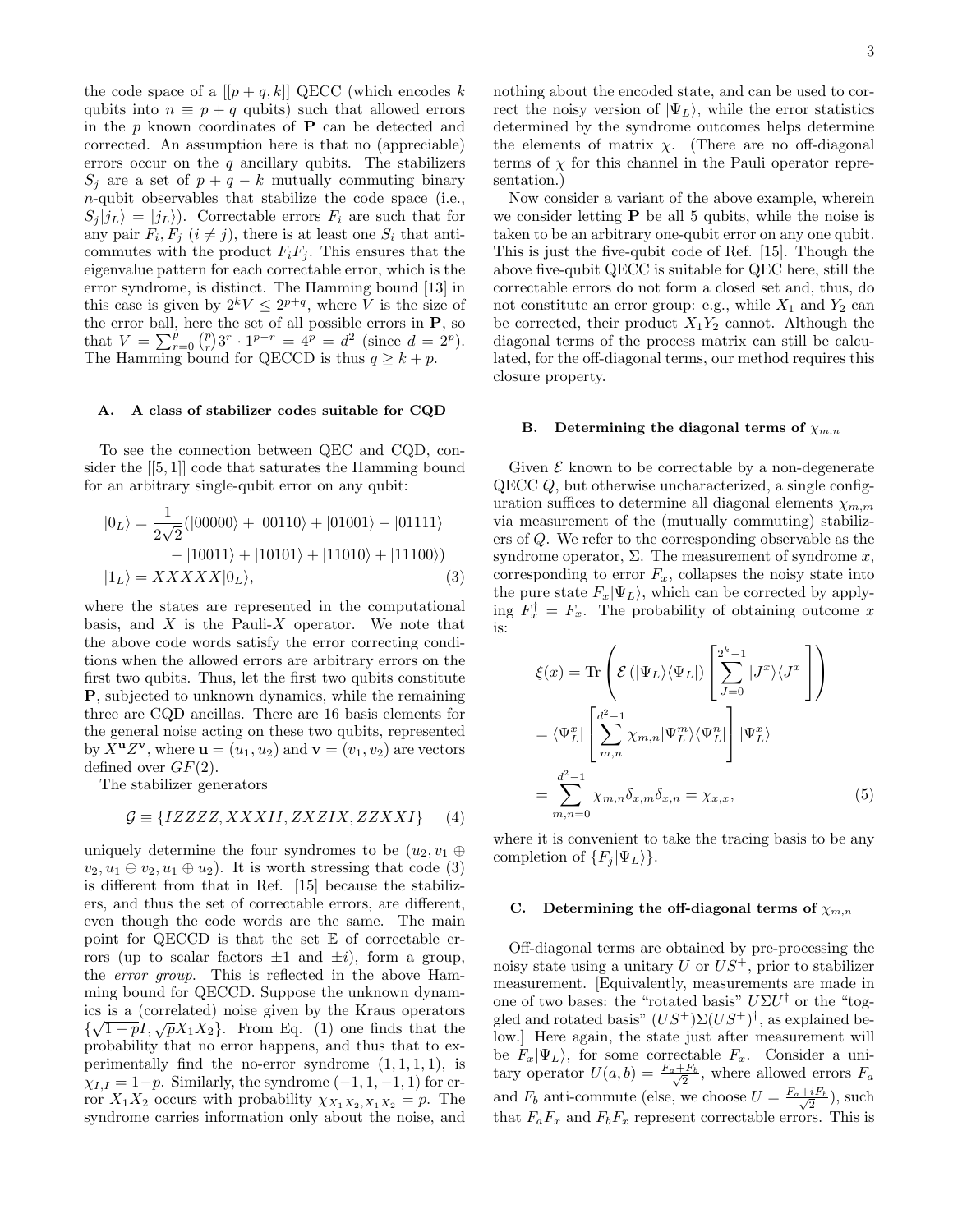guaranteed by choosing a QECC whose correctable Pauli errors form a group (up to a scalar factor  $\pm 1$  or  $\pm i$ ) under multiplication. This requirement is met, as in the first example above, by choosing a QECC that corrects arbitrary errors on subsystem **P**. Let  $g_A F_A \equiv F_a F_x$ , where  $F_A$  is a Pauli operator and the *Pauli factor*  $g_A \in \{\pm 1, \pm i\}$ . Similarly, let  $g_B F_B \equiv F_b F_x$ . For example, if  $F_a = X, F_x = Y$ , then  $F_A = Z$  and  $g_A = +i$ . If  $g_A$  and  $g_B$  are both real or both imaginary, then we say that the Pauli factors are of the same type. If one of  $g_A$  and  $g_B$  is imaginary and the other real, we say that the Pauli factors are of distinct type.

Operation  $U(a, b)$  rotates one correctable state to another correctable state. This alters the statistics of the stabilizer measurement without affecting the correctability. The probability of finding the syndrome corresponding to error  $F_x$  is now:

$$
\xi(a, b, x) \equiv
$$
\n
$$
\operatorname{Tr}\left(U(a, b)\mathcal{E}\left(|\Psi_L\rangle\langle\Psi_L|\right)\left(U(a, b)\right)^{\dagger}\left[\sum_{J=0}^{2^k-1}F_x|J\rangle\langle J|F_x\right]\right)
$$
\n
$$
=\frac{\sum_{m,n}^{d^2-1} \chi_{m,n}\langle F_x\left(F_{a\star m} + F_{b\star m}\right)\rangle_L\langle\left(F_{n\star a} + F_{n\star b}\right)F_x\rangle_L}{2}
$$
\n
$$
=\frac{1}{2}\sum_{m,n}^{d^2-1} \chi_{m,n}\left(g_A^*\delta_{A,m} + g_B^*\delta_{B,m}\right)\left(g_A\delta_{A,n} + g_B\delta_{B,n}\right)
$$
\n
$$
=\frac{\chi_{A,A} + \chi_{B,B}}{2} + \frac{g_A^*g_B\chi_{A,B} + g_Ag_B^*\chi_{B,A}}{2}
$$
\n
$$
=\frac{1}{2}\left(\chi_{A,A} + \chi_{B,B}\right) + \operatorname{Re}\left(g_A^*g_B\chi_{A,B}\right),\tag{6}
$$

where we have used the notation  $F_{m*n} \equiv F_m F_n$ , and the expectation value  $\langle \cdots \rangle_L$  is with respect to  $|\Psi_L\rangle$ . The first term in the final expression of Eq. (6) contains only diagonal elements of  $\chi$ , which are determined by stabilizer measurements without the application of any preprocessing unitaries. It follows from the second term in (6) that if  $g_A$  and  $g_B$  are of the same (different) type, then  $\xi(a, b, x)$  depends only on the real (imaginary) part of  $\chi_{A,B}$ . For example, suppose  $a = X, b = Y, x = Z$ , in which case  $g_A = -i$  and  $F_A = Y$ , while  $g_B = i$  and  $F_B = X$ . Thus an application of  $U(X, Y)$  followed by a Z-error syndrome extracts the real part of  $\chi_{X,Y}$ . In particular,  $\xi(X, Y, Z) = \frac{1}{2}(\chi_{X,X} + \chi_{Y,Y}) - \text{Re}(\chi_{X,Y}).$ Note that the state obtained after measurement in Eq. (6) is  $\rho_f = |\Psi_L^x\rangle \langle \Psi_L^x| (U \mathcal{E} | \Psi_L \rangle \langle \Psi_L | U^{\dagger}) | \Psi_L^x\rangle \langle \Psi_L^x| =$  $\xi(a, b, x) \Psi_L^x \rangle \langle \Psi_L^x |$ , that is, the use of U does not alter the QEC procedure, but only modifies the error statistics to be dependent on off-diagonal terms according to the choice of U.

If  $F_a$  and  $F_b$  do not commute, then  $U = (F_a + iF_b)/\sqrt{2}$ . In place of Eq. (6) we obtain:

$$
\xi(a, b, x) = \frac{1}{2} (\chi_{A,A} + \chi_{B,B} + i [g_A g_B^* \chi_{B,A} - g_A^* g_B \chi_{A,B}])
$$
  
= 
$$
\frac{1}{2} (\chi_{A,A} + \chi_{B,B}) + \text{Im} (g_A^* g_B \chi_{A,B}).
$$
 (7)

It follows from the second term in  $(7)$  that if  $g_A$  and  $g_B$  are of the same (different) type, then  $\xi(a, b, x)$  depends on the imaginary (real) part of  $\chi_{A,B}$ . For example, suppose  $a = I, b = Y, x = I$ , in which case  $g_A = 1$ and  $F_A = I$  while  $g_B = 1$  and  $F_B = Y$ . An application of  $U(I, Y)$  followed by the no-error syndrome is a function of the imaginary part of  $\chi_{I,Y}$ . In particular,  $\xi(I, Y, I) = \frac{1}{2}(\chi_{I,I} + \chi_{Y,Y}) + \text{Im}(\chi_{I,Y})$ , where  $\chi_{I,I}$  is the probability of obtaining no error.

In general, this will leave the real or imaginary parts of off-diagonal terms undetermined. In the first example above, the only other measurements that can extract information on  $\chi_{X,Y}$  are the no-error outcome in the  $U(X, Y)$  configuration [i.e., the term  $\xi(X, Y, I)$ ] and the X- and Y-error outcomes in the  $U(I, Z)$  configuration [i.e., the terms  $\xi(I, Z, X)$  and  $\xi(I, Z, Y)$ ], all of which can yield only information about  $\text{Re}(\chi_{X,Y}).$ 

#### D. Toggling operation

We solve this problem by pre-processing the noisy state as follows. Let  $S \equiv \text{Diag}(e^{i\theta_0}, e^{i\theta_1}, e^{i\theta_2}, \dots, e^{i\theta_{V-1}})$  be a  $V \times V$  diagonal matrix where  $\theta_j \in {\{\pm \frac{\pi}{4}\}}$ , with equal entries of both signs. Prior to  $U$ , we apply the operation

$$
S^{+} = \bigoplus_{J=0}^{2^{k}-1} S_{J} \oplus \mathbb{I}' = \sum_{m=0}^{V-1} \left[ e^{i\theta_{m}} \sum_{J} |J_{L}^{m}\rangle \langle J_{L}^{m}| \right] \oplus \mathbb{I}', \tag{8}
$$

where  $S_J$  is the S gate acting on the error space of the Jth code word and  $\mathbb{I}'$  is the identity operation on the space Ξ of states lying outside the error ball of all code words. From the perspective of experiment

$$
S^{+} = \exp\left(i\left\{\bigoplus_{J=0}^{2^{k}-1} \left[\epsilon\left(\sum_{\{m,n\}=0}^{V/2} \sigma_{(J^{m},J^{n})}^{z}\right)\right]_{J} \oplus 0 \cdot \mathbb{I}'\right\}\right),\tag{9}
$$

where the subscript  $J$  labels the error space spanned by basis  ${F_i | J_L\rangle}$  of the Jth code word  $(F_i$  being the allowed errors), with suitable pairing  $\{m, n\}$ , i.e., one that ensures that  $S_{mm} = S_{nn}^*$ . The term within the curly braces defines the Hamiltonian  $H<sub>S</sub>$  suitable to generate  $S^+$ .

Any correctable pure state is an eigenstate of  $S^+$ : S  $\mathcal{F}^+|\Psi^m_{L,\alpha}| = S^+ \left( \sum_{i,j} \alpha_j |J^m_L \rangle \right) =$  $\sum_{J} \alpha_{J} e^{i\theta_{m}} J_{L}^{m}$  $\sum_{n=1}^{\infty} e^{i\theta_m} |\Psi_L^m\rangle$ . We thus have  $\overline{S^+}[\mathcal{E}(\rho)]\,(S^+)^{\dagger} \quad = \quad \sum_{m,n}\chi_{m,n}S^+|\Psi^m_L\rangle\langle\Psi^n_L|(S^+)^{\dagger} \quad =$  $\sum_{m,n} \chi_{m,n} e^{i(\theta_m-\theta_n)} |\Psi_L^m\rangle\langle \Psi_L^n| \equiv \sum_{m,n} \chi'_{m,n} |\Psi_L^m\rangle\langle \Psi_L^n|.$ Thus, under the action of  $S^+$ ,  $\chi \longrightarrow \chi' = S\chi S^{\dagger}$ , which leaves the diagonal terms of  $\chi$  invariant, while the real and imaginary parts of the off-diagonal elements of term  $\chi'_{m,n}$  are interchanged if  $\theta_m = -\theta_n$ , but are invariant otherwise  $(\theta_m = \theta_n)$ . Therefore, a syndrome measurement following an application of suitable U on the 'toggled' (i.e.,  $S^+$ -applied) noisy state can reveal the real or imaginary part of  $\chi_{j,k}$  that is inaccessible otherwise.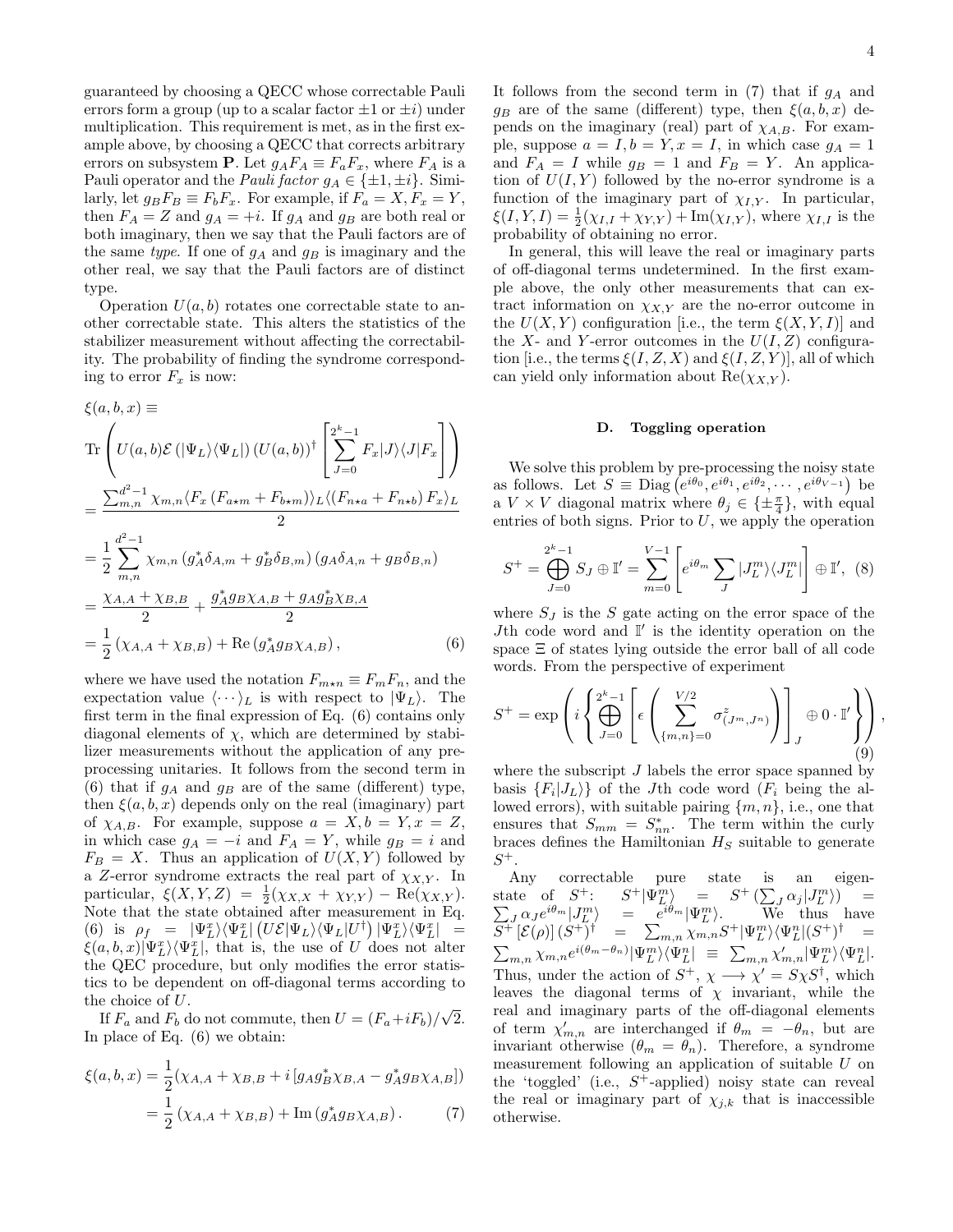For a given  $U$ , we determine  $d^2$  off-diagonal real or imaginary terms without  $S^+$ . Now there exists a  $S^+$ such that the configuration  $US^+$  suffices to cover all the remaining real/imaginary counterparts of these terms. This follows from noting that these  $d^2$  terms can be represented graph theoretically by a cyclic graph with  $d^2$ vertices, where correctable errors are vertices, and edges are pairs of errors that occur in the off-diagonal terms. The required  $S^+$  exists precisely because an even cycle is always two-vertex colorable. For example, suppose the U configuration determines the real or imaginary parts of  $\chi_{1,2}, \chi_{2,3}, \cdots, \chi_{d^2,1}$ , then in Eq. (8), we choose  $\theta_1 =$  $\theta_3 = \cdots = \theta_{d^2-1} = \frac{\pi}{4}$  and  $\theta_2 = \theta_4 = \cdots = \theta_{d^2} = \frac{-\pi}{4}$ .

Now one configuration is enough to determine all  $d^2-1$ independent diagonal terms. This leaves  $d^4 - 2d^2 + 1 =$  $(d^2 - 1)^2$  independent off-diagonal terms to be determined, for which the number of configurations,  $N_{\rm exp}$  is at most  $2 \times \left[ \frac{(d^2-1)^2}{d^2} \right] = 2(d^2-1) = 2(4^n-1)$ , including the experiments with both  $U$  and  $US^+$ . This compares favorably with SQPT ( $N_{\rm exp} = 16^n$ ), AAPT with mutually unbiased basis measurements  $(N_{exp} = 4<sup>n</sup> + 1)$ , and DSQD  $(N_{\text{exp}} = 4^n)$  [4]. As when  $U$  alone is applied, similarly to  $S^+$  toggling, the correctability is unaffected, allowing the encoded state to be recovered. The observed syndrome will indicate the error to be corrected, while no information about the encoded state is revealed.

### III. PRACTICAL IMPLEMENTATION

From an experimental perspective, quantum circuits that implement computation can readily be adapted into those that implement QECCD. For example, the fivequbit QECCD code differs from the five-qubit code of Ref. [15] only in the choice of stabilizer measurements, and not in the encoding. For an  $[ [n, k] ]$ -qubit code that performs QECCD on an m-qubit noise, the quantum Hamming bound may be stated as

$$
2^k|\mathbb{E}| = 2^k 4^m \le 2^n,\tag{10}
$$

from which it follows that the smallest non-trivial code for QECCD is not a five-qubit code, but a three-qubit code, setting  $k = m = 1$  in inequality (10). Thus a suitable starting place for an experimental implementation of our idea is a three-qubit code (discussed in detail below), or an adaption of the five-qubit code. One can devise a family of codes that satisfy bound (10), and correspondingly a family of new experiments. QECCD can be implemented with technologies like NMR [16] a nd linear-optics with post-selection [17] that are used for quantum computation.

Accordingly, let us consider a one-qubit system P, subjected to an arbitrary CP channel. The Hamming bound is reached with  $n = 3$ , and a [[3, 1]] QECC (with qubits 2 and 3 constituting CQD ancilla A) that meets the re-



FIG. 2. Circuit to measure the stabilizer generators XIX and  $YYZ$  for the [[3, 1]] QECC, (11). The top two wires are the error correction ancillas, while the bottom three wires are the code qubits. Time flows from left to right. The boxes H and M represent a Hadamard and measurement in the computational basis, respectively. The circle with an operation  $U \in \{X, Y, Z\}$  represents a control-U operation, with control at the filled circle on the other end of the "stick". Only two-qubit interactions are used.

quirement is:

$$
|0_L\rangle = \frac{1}{2}(|001\rangle + |010\rangle + |100\rangle + |111\rangle)
$$
  

$$
|1_L\rangle = \frac{1}{2}(|110\rangle - |101\rangle + |011\rangle - |000\rangle), \qquad (11)
$$

whose stabilizer generators are  $XIX$  and  $YYZ$ , which constitute the set  $\mathcal{G}_3$ . The logical operators are  $X_L \equiv$  $-ZXZ$  and  $Z_L \equiv XYX$ . We consider applying QECCD to characterize an amplitude damping channel, determined by two Kraus operators,  $E_0 = \frac{1+\sqrt{1-\lambda}}{2}I_2 +$  $\frac{1-\sqrt{1-\lambda}}{2}Z$  and  $E_1 \equiv \frac{\sqrt{\lambda}}{2}X + \frac{i\sqrt{\lambda}}{2}Y$ , where  $\lambda$ , the unknown parameter, is a measure of the vacuum coupling strength. Figure 2 depicts the implementation of one of the stabilizers for the code.

The state  $\rho_i \equiv |\Psi_L\rangle \langle \Psi_L|$  transforms un-<br>r this channel as per Eq. (1), to  $\rho_f =$ der this channel, as per Eq.  $\sum_{m,n} \chi_{m,n} |\Psi_L^m\rangle\langle\Psi_L^n| = \frac{1}{4} [(2-\lambda+2\sqrt{1-\lambda}) |\Psi_L\rangle\langle\Psi_L| +$  $(1)$ , to  $\rho_f$  $(2-\lambda)-2\sqrt{1-\lambda})\Psi_{L}^{Z}\sqrt{\Psi_{L}^{Z}}|+\lambda(\Psi_{L})\Psi_{L}^{Z}|+\Psi_{L}^{Z}\sqrt{\Psi_{L}}|+$  $|\Psi^X_L\rangle\langle\Psi^X_L| + |\Psi^Y_L\rangle\langle\bar{\Psi}^Y_L| - i|\Psi^X_L\rangle\langle\Psi^Y_L| + i|\Psi^Y_L\rangle\langle\Psi^X_L|)].$ Syndrome measurements on this state yield the diagonal terms of  $\chi$  as outcome probabilities. The only nonvanishing off-diagonal terms are  $\chi_{I,Z} = \chi_{Z,I} = \lambda$  and  $\chi_{X,Y} = -\chi_{X,Y} = -i\lambda.$ 

Suppose  $U = U_{X,Y} \equiv \frac{X+Y}{\sqrt{2}}$  $\frac{Y}{2}$  is applied to  $\rho_f$ , followed by measurement of the above two stabilizers. From Eq. (6), we see that this will reveal  $\text{Re}(\chi_{X,Y}) = 0$ in the case of outcomes corresponding to errors  $I$  and Z, and Im $(\chi_{I,Z}) = 0$  in the case of outcomes corresponding to errors X and Y, so that  $\lambda$  remains undetermined. To obtain information about  $\text{Re}(\chi_{X,Y})$ or Im( $\chi_{I,Z}$ ), one applies prior to  $U(X,Y)$ , a toggling operation, which in the representation of the basis  $\{|0_L\rangle, |0_L^x\rangle, |0^y\rangle, |0^z\rangle, |1_L\rangle, |1_L^x\rangle, |1^y\rangle, |1^z\rangle\},$  is given by the diagonal  $8 \times 8$  matrix:

$$
S^{+} \equiv \frac{1}{\sqrt{2}} \left( \frac{S \mid 0}{0 \mid S} \right), \tag{12}
$$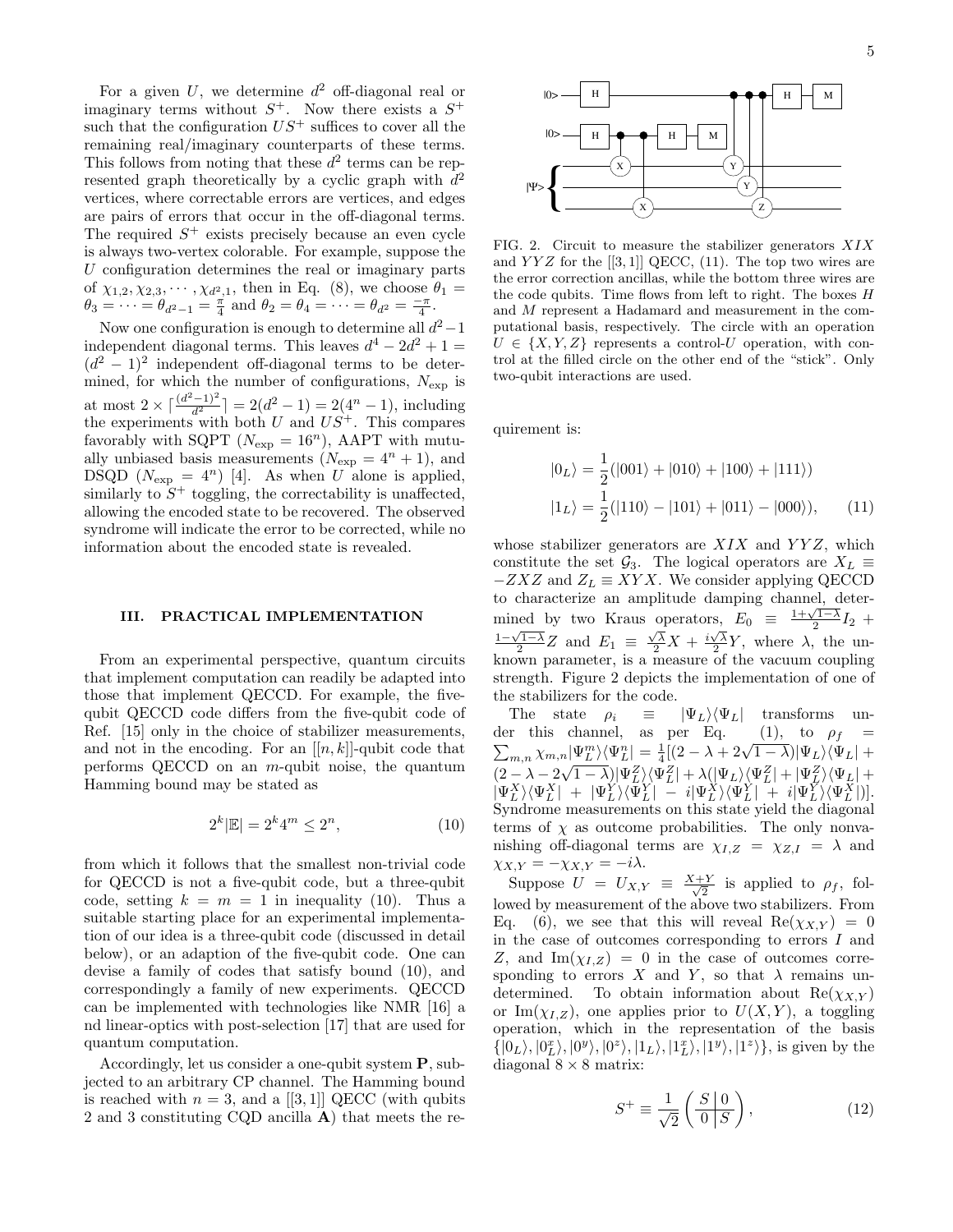where  $S = \text{Diag}(\gamma, \overline{\gamma}, \gamma, \overline{\gamma})$ , with  $\gamma = 1 + i$  and  $\overline{\gamma} = 1 - i$ . For the toggled channel,  $\chi'_{I,J} = (S\chi S)_{I,J} = i\chi_{I,J} = i\lambda$ . Similarly,  $\chi'_{X,Y} = i\chi_{X,Y} = \lambda$ . Thus the full noise is determined. The following three configurations are used for CQD: (i) immediate stabilizer measurement; (ii) preprocessing with  $U(X, Y)$  before stabilizer measurement; (iii) pre-processing with  $S^+$  and then  $U(X, Y)$  before stabilizer measurement.

## IV. DISCUSSION AND CONCLUSIONS

We have proposed QECCD, a method for CQD that exploits QEC techniques. Like DCQD [4], CQD is direct and requires a separation of a clean qubit system A from the noisy qubit system P. While this assumption is a bit restrictive, it is worth noting that all AAPT methods (to our knowledge) require this assumption. Expanding our method so that some noise is allowed in the ancillary system would be an interesting future direction of work. Another direction for expansion of our method would be to incorporate fault-tolerance, by allowing the gate operations performed during CQD to be imperfect. This approach may either aim to determine a threshold for the gate fidelity that would allow CQD to be accurate, or relate gate fidelity to the variance in the estimated noise parameters.

Unlike earlier CQD techniques, the QECCD protocol is not restricted to a fixed set of initial states, but accepts as input any encoded quantum information and, thus, can be implemented concurrently with the QCC. This has the economizing virtue that a quantum state used for CQD need not be discarded from the quantum

We now highlight some other insights that our method has provided: First, we present in Eq.  $(2)$  a new channel-state isomorphism, which is similar to the Choi-Jamiolkowski isomorphism, but with an interesting twist. To turn the Choi-Jamiolkowski isomorphism into a method for CQD, one requires a full state tomography on the state obtained under the isomorphism (the Choi matrix). By our method, however, the QECC isomorphism only requires partial information (syndrome outcome data) at each step.

Second, QEC involves destroying the coherence between Pauli errors, and only gives the probability of those errors. Nevertheless, the QECC isomorphism, (2), implies that the noisy encoded state contains these coherence data, and raises the question whether this coherence information can be physically accessed using QEC techniques. Our method answers this question in the affirmative.

Third, some of the mathematical tools we propose, such as toggling to determine the real and imaginary parts of the off-diagonal terms of the density operator, can be of independent interest.

Last but not least, the QECCs which we introduced for QECCD are different in that they are novel. They are stabilizer codes that correct arbitrary errors on known coordinates, and have the property that the set of allowed Pauli errors forms a group. Codes (3) and (11) are examples of such QECCs suitable for QECCD. Interestingly, both these codes are perfect.

- [1] M. Nielsen and I. Chuang, Quantum Computation and Quantum Information (Cambridge University Press (Cambridge), 2000).
- [2] Giacomo Mauro D'Ariano, "Quantum tomography: General theory and new experiments," F. der Physik 48, 579– 588 (2000).
- [3] J. B. Altepeter, D. Branning, E. Jeffrey, T. C. Wei, P. G. Kwiat, R. T. Thew, J. L. O'Brien, M. A.Nielsen, and A. G. White, "Ancilla-assisted quantum process tomography," Phys. Rev. Lett. 90, 193601 (2003).
- [4] M. Mohseni and D. A. Lidar, "Direct characterization of quantum dynamics," Phys. Rev. Lett. 97, 170501 (2006).
- [5] M. Mohseni and D. A. Lidar, "Direct characterization of quantum dynamics: General theory," Phys. Rev. A 75, 062331 (2007).
- [6] Joseph Emerson et al., "Symmetrized characterization of noisy quantum processes," Science 317, 1893–1896 (2007).
- [7] M. Silva, E. Magesan, D. W. Kribs, and J. Emerson, "Scalable protocol for identification of correctable codes," Phys. Rev. A 78, 012347 (2008).
- [8] Austin G. Fowler, D. Sank, J. Kelly, R. Barends, and John M. Martinis, ArXiv:1405.1454.
- [9] J. Combes, C. Ferrie, C. Cesare, M. Tiersch, G. J. Milburn, H. J. Briegel, and C. M. Caves, ArXiv:1405.5656.
- [10] Y. Fujiwara, ArXiv:1405.6267.
- [11] Ariel Bendersky, Fernando Pastawski, and Juan Pablo Paz, "Selective and efficient estimation of parameters for quantum process tomography," Phys. Rev. Lett. 100, 190403 (2008).
- [12] Alireza Shabani and Daniel A. Lidar, "Maps for general open quantum systems and a theory of linear quantum error correction," Phys. Rev. A 80, 012309 (2009).
- [13] D. Gottesman, ArXiv:0904.2557.
- [14] S. Omkar, R. Srikanth, and Subhashish Banerjee, "Dissipative and non-dissipative single-qubit channels: dynamics and geometry," Quant. Info. Proc. 12, 3725 (2013).
- [15] Raymond Laflamme, Cesar Miquel, Juan Pablo Paz, and Wojciech Hubert Zurek, "Perfect quantum error correcting code," Phys. Rev. Lett. 77, 198–201 (1996).
- [16] Abhishek Shukla, K. Rama Koteswara Rao, and T. S. Mahesh, "Ancilla-assisted quantum state tomography in